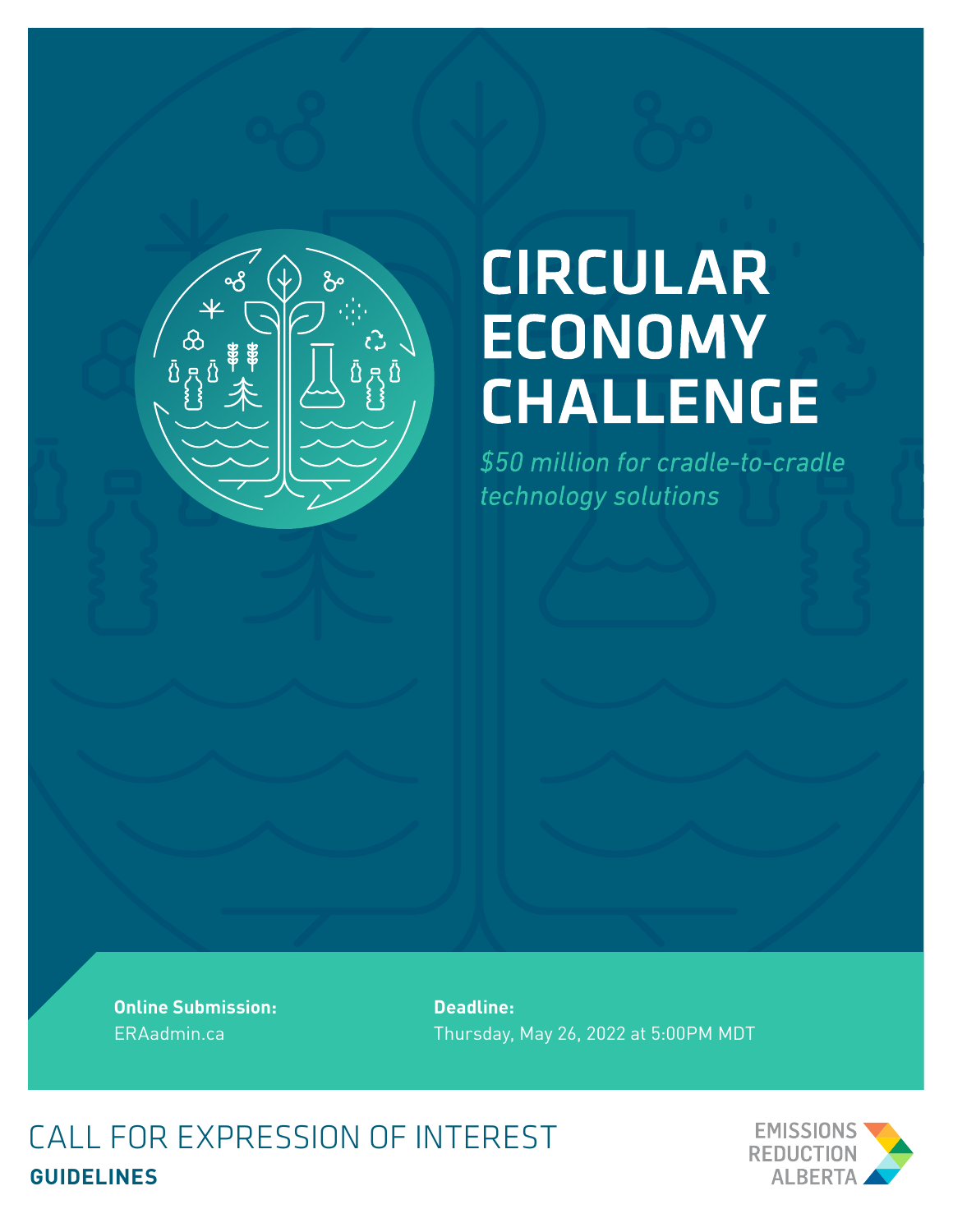# **Table of Contents**

| $\mathbf{1}$   |     |  |  |
|----------------|-----|--|--|
|                | 1.1 |  |  |
|                | 1.2 |  |  |
| $2^{\circ}$    |     |  |  |
|                | 2.1 |  |  |
|                | 2.2 |  |  |
|                | 2.3 |  |  |
|                | 2.4 |  |  |
|                | 2.5 |  |  |
|                | 2.6 |  |  |
| $\overline{3}$ |     |  |  |
|                | 3.1 |  |  |
|                | 3.2 |  |  |
|                | 3.3 |  |  |
|                | 3.4 |  |  |
|                | 3.5 |  |  |
|                | 3.6 |  |  |
|                | 3.7 |  |  |
| $\overline{4}$ |     |  |  |
|                | 4.1 |  |  |
|                | 4.2 |  |  |
|                | 4.3 |  |  |
|                | 4.4 |  |  |
|                | 4.5 |  |  |
| 5              |     |  |  |
|                | 5.1 |  |  |
|                | 5.2 |  |  |
|                | 5.3 |  |  |
|                | 5.4 |  |  |
| 6              |     |  |  |
| 7<br>8         |     |  |  |
|                |     |  |  |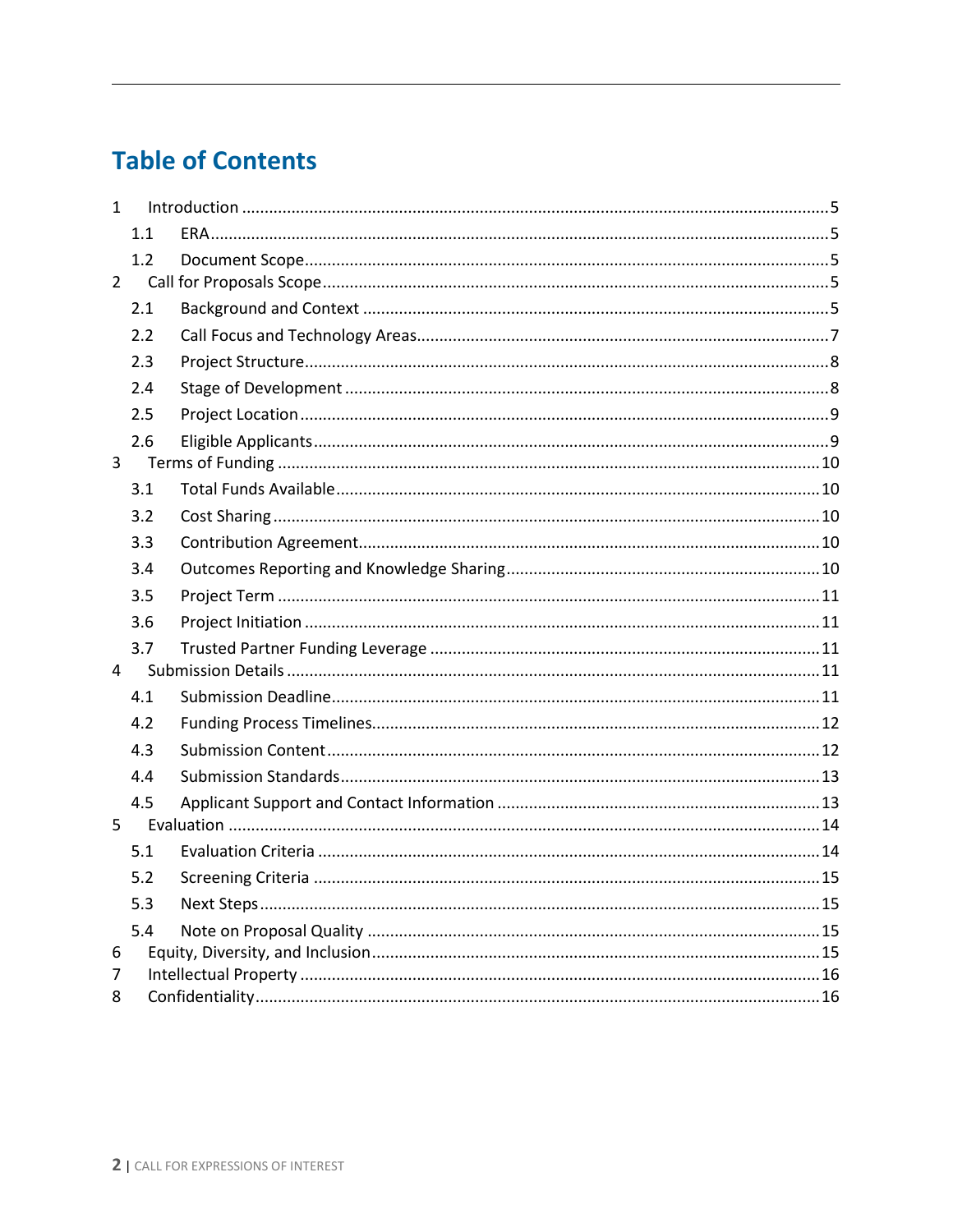# **Legal Notice**

Emissions Reduction Alberta is a registered tradename of the Climate Change and Emissions Management (CCEMC) Corporation and is referred to as ERA throughout this document. By submitting an Expression of Interest ("EOI"), you confirm that you have read, understand and accept the information contained in this Call for Expressions of Interest and, that each of you, the applicant (the "Proponent"), and any project partners agree as follows:

- a) ERA may at any time suspend, terminate, cancel, withdraw, amend or alter all or any portion of this request for proposals ("RFP") EOI stage ("EOI Stage"), including but not limited to the EOI requirements, the EOI selection and review process and the EOI eligibility criteria.
- b) ERA reserves the unqualified right to accept or reject any or all EOIs for any reason. ERA is not required to accept the highest ranked EOI nor is it required to accept any EOI recommended for advancement to the full project proposal ("Full Project Proposal") stage ("FPP Stage") by the applicable ERA evaluators.
- c) The final decision with respect to the projects to be included in the EOI short-list rests solely with ERA Board of Directors ("Board of Directors"). The Board of Directors' evaluation of EOIs may be based on, but is not in any way limited to, the criteria set out in this RFP. The Board of Directors may consider any criteria determined by the Board of Directors to be relevant to ERA's mandate, regardless of whether such additional criteria have been disclosed to the Proponent.
- d) EOIs that do not comply with the requirements described in this RFP may be rejected in whole or in part or not considered by ERA. ERA reserves the unqualified right to accept or reject a non-compliant EOI.
- e) This EOI Stage is an invitation for EOIs only. It is not an offer and the submission of an EOI does not create a contract or agreement of any kind between ERA and the Proponent.
- f) No conduct, act or omission of CCEMC, CCEMC operating as ERA, or its directors, officers, consultants, project advisors, agents, servants and their respective successors and assigns (collectively the "ERA Parties") other than a written notice to the Proponent in writing signed by an authorized person for ERA, will constitute an acceptance of an EOI.
- g) Acceptance of an EOI does not create any binding contract between ERA and the Proponent. ERA shall not be obligated in any matter whatsoever to any Proponent until a written contribution agreement ("Contribution Agreement") between CCEMC operating as ERA and the Proponent has been duly executed relating to an approved FPP.
- h) As between the parties, the EOI and all documents and materials you submit to ERA in connection with the EOI Stage and all intellectual property in and to the foregoing are the exclusive property of ERA immediately upon delivery to ERA. For clarity, this refers to the materials themselves, not to any technology or innovations disclosed or discussed in them. Intellectual property developed during the course of the project will be addressed through the Contribution Agreement and will normally be owned by the Proponent.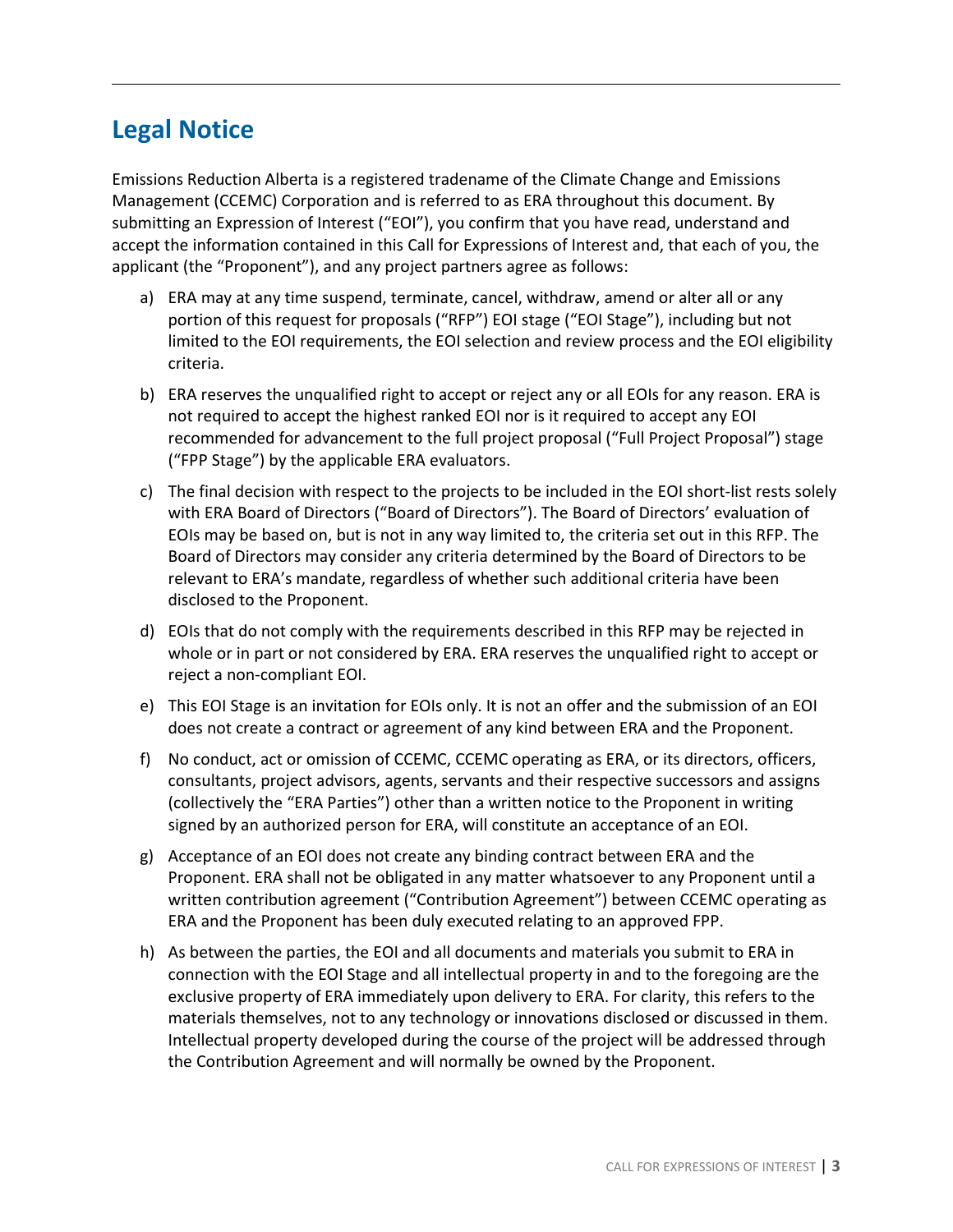- i) You, the Proponent and any project partners will keep this EOI Stage confidential and will not use, reproduce or distribute it, any portion of it, or any data, information, drawings, or specifications included in or provided with it except as necessary to prepare an FPP as requested by ERA.
- j) Neither ERA nor any of ERA Parties will have any liability whatsoever to you, the Proponent or any project partners, or any of them, in connection with this EOI Stage or any EOI prepared in response to it.
- k) You, the Proponent and any project partners will not make a claim against CCEMC, CCEMC operating as ERA or ERA Parties for any reason whatsoever or howsoever relating to this EOI Stage. You are undertaking the expenditures required to prepare and submit an EOI entirely at your own risk, and you waive any right and release ERA and ERA Parties from any demands, liability, claim or recovery for costs, expenses, or damages incurred whatsoever or howsoever arising out of or relating to this EOI Stage or any EOI prepared in response to it, whether such right or claim arises in contract, negligence or otherwise.
- l) ERA takes no responsibility for the accuracy of the information supplied during this EOI Stage process by ERA or ERA Parties.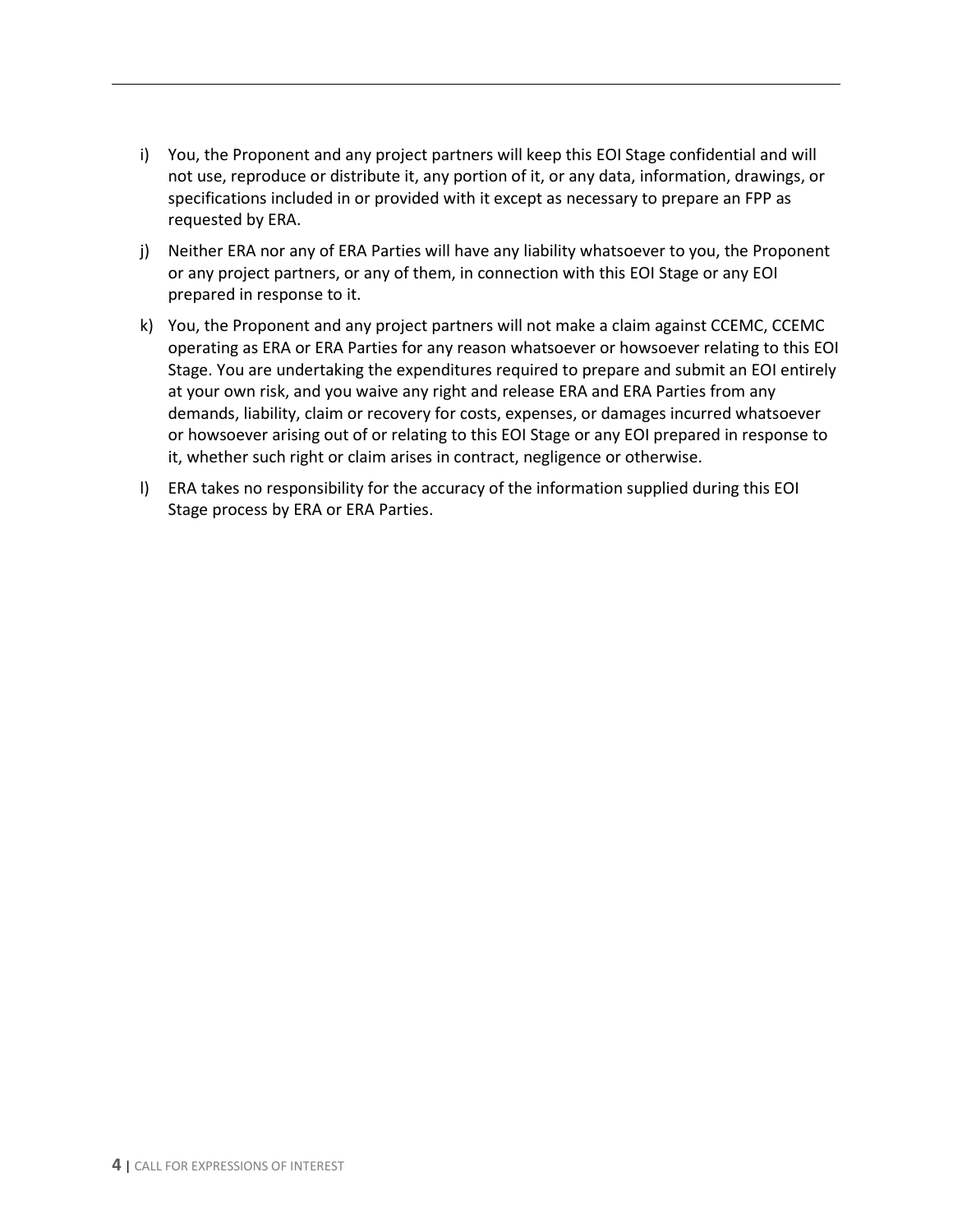# <span id="page-4-0"></span>**1 Introduction**

# <span id="page-4-1"></span>**1.1 ERA**

**Emissions Reduction Alberta** ("ERA") is a registered tradename of the Climate Change and Emissions Management (CCEMC) Corporation. For more than 12 years, ERA has been investing the revenues from the carbon price paid by large final emitters to accelerate the development and adoption of innovative clean technology solutions. Since inception in 2009, ERA has committed \$809 million to 220 projects worth over \$6.5 billion that are helping to reduce greenhouse gas (GHG) emissions, create competitive industries, and lead to new business opportunities in Alberta. These projects are estimated to deliver cumulative GHG reductions of 42 million tonnes  $CO<sub>2</sub>e$  by 2030.

# <span id="page-4-2"></span>**1.2 Document Scope**

This Call for Expressions of Interest ("Call") is inviting project proposals to be evaluated in a competitive funding process. The process is divided into two stages, the Expression of Interest ("EOI") stage and the Full Project Proposal ("FPP") stage, followed by Contribution Agreement development and execution. These instructions provide information about the EOI stage only. Information specific to the FPP stage will be available when FPP invitations are made, which will address preparation and evaluation of FPPs for applicants who are successful at the EOI stage. An overview of ERA's funding process can be found on the ERA website a[t https://eralberta.ca/apply](https://eralberta.ca/apply-for-funding/)[for-funding/.](https://eralberta.ca/apply-for-funding/)

**Note**: Applicants who have questions about the EOI process or who wish to discuss their potential submission with ERA are invited to emai[l applications@eralberta.ca.](mailto:applications@eralberta.ca) Inquiries will be directed to appropriate personnel within ERA.

# <span id="page-4-3"></span>**2 Call for Proposals Scope**

# <span id="page-4-4"></span>**2.1 Background and Context**

Our present economic system functions mainly in a linear fashion whereby natural resources are extracted and processed into products that are used once before being discarded at end-of-life. This has led to global issues including rapid exhaustion of landfill space, accumulation of waste products in the environment, depletion of finite resources, greenhouse gas emissions, and increasing socioeconomic costs. These impacts are the result of activities along the entire product value chain including initial material extraction, product manufacturing, distribution, use, and disposal. Alberta is a major producer of goods such as cement, plastics, fertilizer, pulp & paper, and chemicals. Production of such goods requires energy and resource inputs and is associated with direct, indirect, and supply-chain GHG impacts; these five industries contributed a total of 18.7 million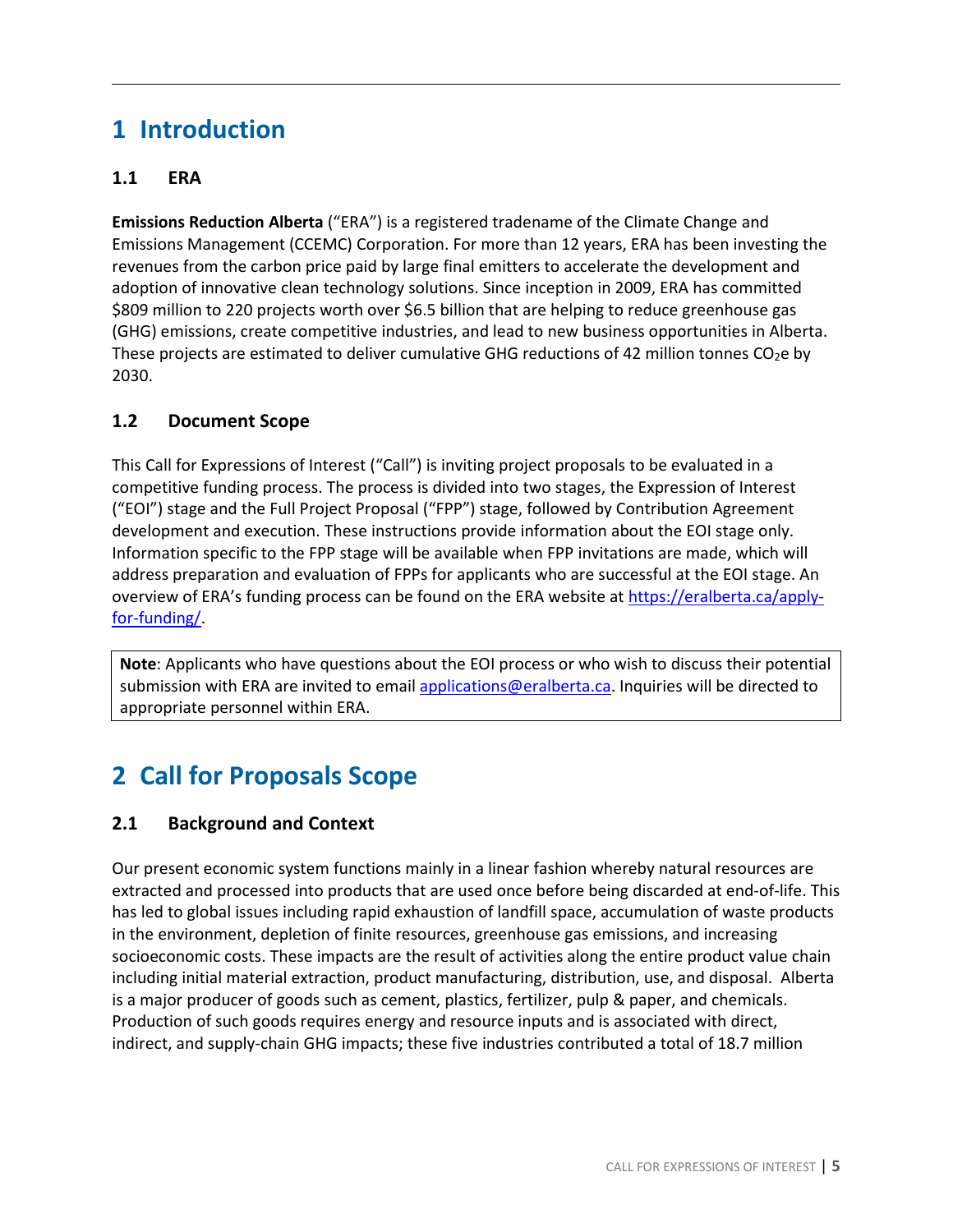metric tonnes carbon dioxide equivalent (MtCO<sub>2</sub>e) to Alberta's GHG emissions inventory in 20[1](#page-5-0)9<sup>1</sup>. Waste generation in Alberta has been estimated at 5 million tonnes annually and Alberta's waste management sectors contributed 5.2 MtCO<sub>2</sub>e to Alberta's GHG inventory in 2019 including both emissions associated with waste processing and methane emissions from degradation of waste.

A key solution that has been proposed for these issues is the concept of moving towards a circular economy model. The circular economy concept contemplates a cradle-to-cradle approach to material repurposing, reuse, recovery, and regeneration within supply chains, helping to reduce extraction and consumption of raw materials in favour of waste recovery and recycling. A circular economy is one that is based on the principles of designing out waste and pollution, keeping products and materials in use, and regenerating natural systems. In practice this includes:

- waste minimization and prevention through innovative circular supply chains;
- material intensity reduction through novel product design and manufacturing processes;
- extending and expanding product lifecycles through enhanced reuse, repair or remanufacture; and
- improving end-of-life processing and resource recovery.

Adopting circular economy practices has the potential to play a key role in the transition to an inherently low-emissions economy by increasing material recycling and reducing the consumption of raw materials in order to reduce the lifecycle GHG footprint of various products. The transition to a circular economy presents opportunities for significant environmental, economic, and social benefits. In particular, solutions in this area often present compelling synergies whereby emissions benefits are coupled with outcomes relating to issues like the food-water-energy nexus, plastic pollution and bioaccumulation, and waste management. However, achieving a more circular economy is a complex challenge that requires systemic change, cross-sectoral technological innovation, and behavioral shifts towards more circular practices.

ERA's investment in circular economy solutions will build on existing investments in its portfolio and will align and support other provincial initiatives including Alberta Innovates' Bitumen Beyond Combustion program, Alberta's proposed Extended Producer Responsibility (EPR) approach, Alberta Environment and Parks' initiative in agricultural plastics recycling, and the Natural Gas Vision and Strategy which lays out a goal to become the Western North America centre of excellence for plastics diversion and recycling by 2030. The Call also aligns with federal efforts such as the Government of Canada's Action Plan on Zero Plastic Waste and investments by the Strategic Innovation Fund.

<span id="page-5-0"></span><sup>1</sup> Includes Cement, Pulp & Paper, Chemicals and Fertilizers, Forest Products, and Light Manufacturing sector categories from Canada's 2019 GHG Emissions Inventory.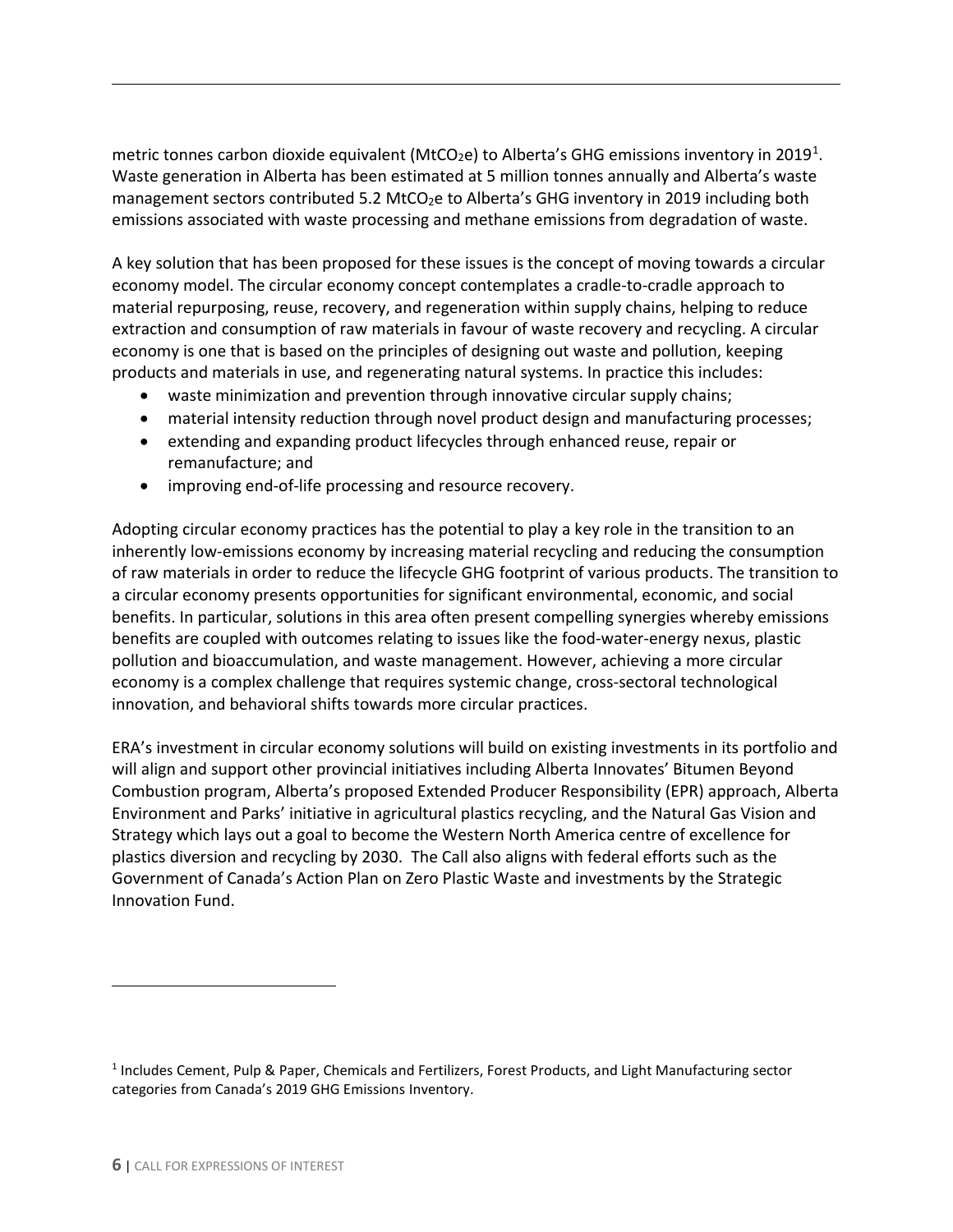# <span id="page-6-0"></span>**2.2 Call Focus and Technology Areas**

This Call is intended to accelerate Alberta's transition towards a low-emissions economy by helping the province adopt leading technology solutions and practices aligned with the principles of a circular economy. Solutions in this area can contribute to widespread environmental, economic, and social benefits by reducing the impacts of material production, processing, and disposal and supporting industry competitiveness, new venture creation, and economic diversification.

This Call is seeking innovative technologies that have the potential to deliver GHG benefits across the entire material value chain and cradle-to-cradle product lifecycle. Key opportunity areas include:

- Transformative solutions for waste stream processing and value recovery;
- Novel techniques for product recycling, reuse, remanufacturing, and upcycling;
- Enhancement of cross-sector symbiosis such as cascading use of energy and materials between industries;
- Inherently lower-emissions substitutes for products with high resource, energy, emissions, and/or waste footprints; and
- Circularizing the flow of carbon through the economy.

The following list provides examples (without limitation) of technology solutions that may be well aligned with this Call:

- Novel solutions for treatment and upcycling of solid wastes and wastewater to waste-tovalue-added products (e.g.: upcycling of agriculture, forestry, construction, municipal, and mining wastes).
- Novel mineral sources (e.g.: lithium brines, carbonates, etc.) and high value material extraction from waste streams/products (e.g.: tailings, fly ash, lignin, batteries, etc.)
- Metals and minerals recycling and reuse.
- Innovative solutions for agriculture/food waste reduction and/or upcycling (e.g.: fertilizer production from waste).
- Advanced plastics recycling and circular plastics technologies.
- Green materials (e.g., hemp, novel forest products, novel cement chemistries, novel plastics, etc.)
- Feedstock substitution (e.g.: biogenic inputs, recovered materials, industrial symbiosis, etc.)
- Advanced manufacturing including digitization and automation of product manufacturing and logistics.
- Carbon dioxide conversion or utilization.

Opportunities that are **out of scope** for this Call include:

• Business-as-usual technologies and practices such as waste to energy (fuels/electricity/combustion/incineration), waste heat recovery, biogas/biofuels production, renewable natural gas, anaerobic digestion, composting, spreading of biosolids/other waste as fertilizer, and others.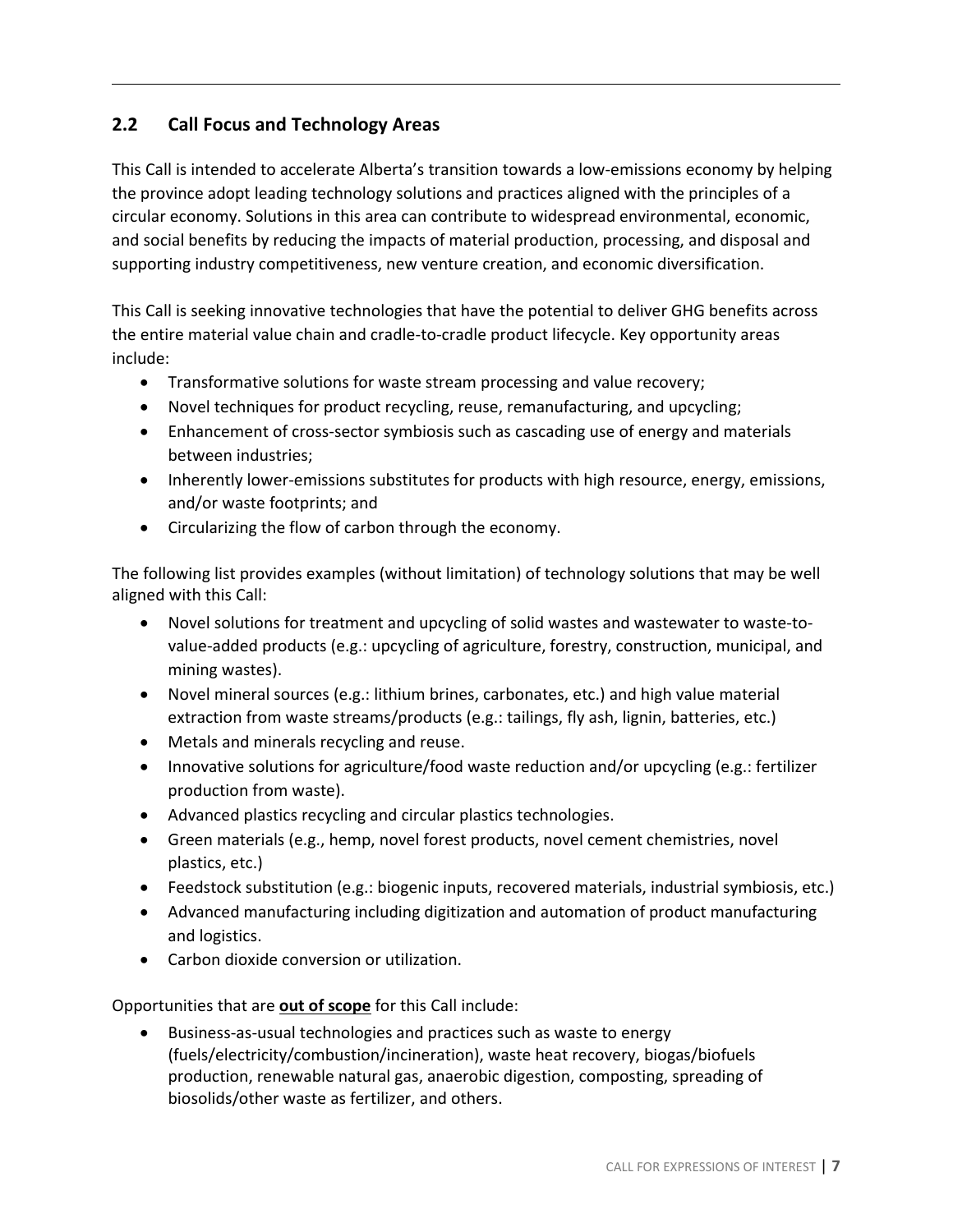- Standalone studies of product/material lifecycle impacts.
- Software approaches to waste tracking, sorting, and management.

**Note**: The size of opportunity and potential for widespread GHG and economic benefits will be taken into consideration during ERA's project selection. ERA reserves the right to consider optimal portfolio balance and strategic mandate alignment when selecting proposals for funding.

#### <span id="page-7-0"></span>**2.3 Project Structure**

Funding made available through this process is provided for completion of projects with welldefined objectives, milestones, deliverables, and timelines. Applicants must clearly delineate the scope of the project for which ERA funding is being requested and the GHG reduction potential associated with that scope of work. Any related work completed concurrently or before the project term but outside the scope of the project may be discussed in the proposal but should be clearly indicated as such.

This Call is only open to new developments that are incremental to business-as-usual activities. For clarity, prior announcement or development of a project does not preclude it from receiving funding, but it is incumbent upon all applicants to justify how ERA funding will lead to activities and developments that are additional to the business-as-usual case.

Projects or portions thereof that have received ERA or CCEMC funding are not eligible to receive further ERA funding for the same development. However, applicants may request support for a new phase of development that builds on and sufficiently advances a previously funded project.

# <span id="page-7-1"></span>**2.4 Stage of Development**

EOIs are invited for projects at the stages of field pilot, demonstration, or first-of-kind commercial implementation, as described below.

- **Field Pilot**: At this stage, the solution is ready to be field tested in an operational environment. Projects in this category include scale up of prototypes to representative pilot scale and subsequent in-field testing of pilot units.
- **Demonstration**: At this stage of development, the technology or innovation is approaching the final commercial product and representative systems have been built. Projects in this category include demonstration of near- or fully-commercial scale systems in an operational environment.
- **First-of-Kind Implementation:** At this stage, the technology is ready for first-of-kind commercial deployment. Projects in this category will involve design, construction, and operation of the technology in its final commercial form, with the intent to operate the technology for its full commercial life.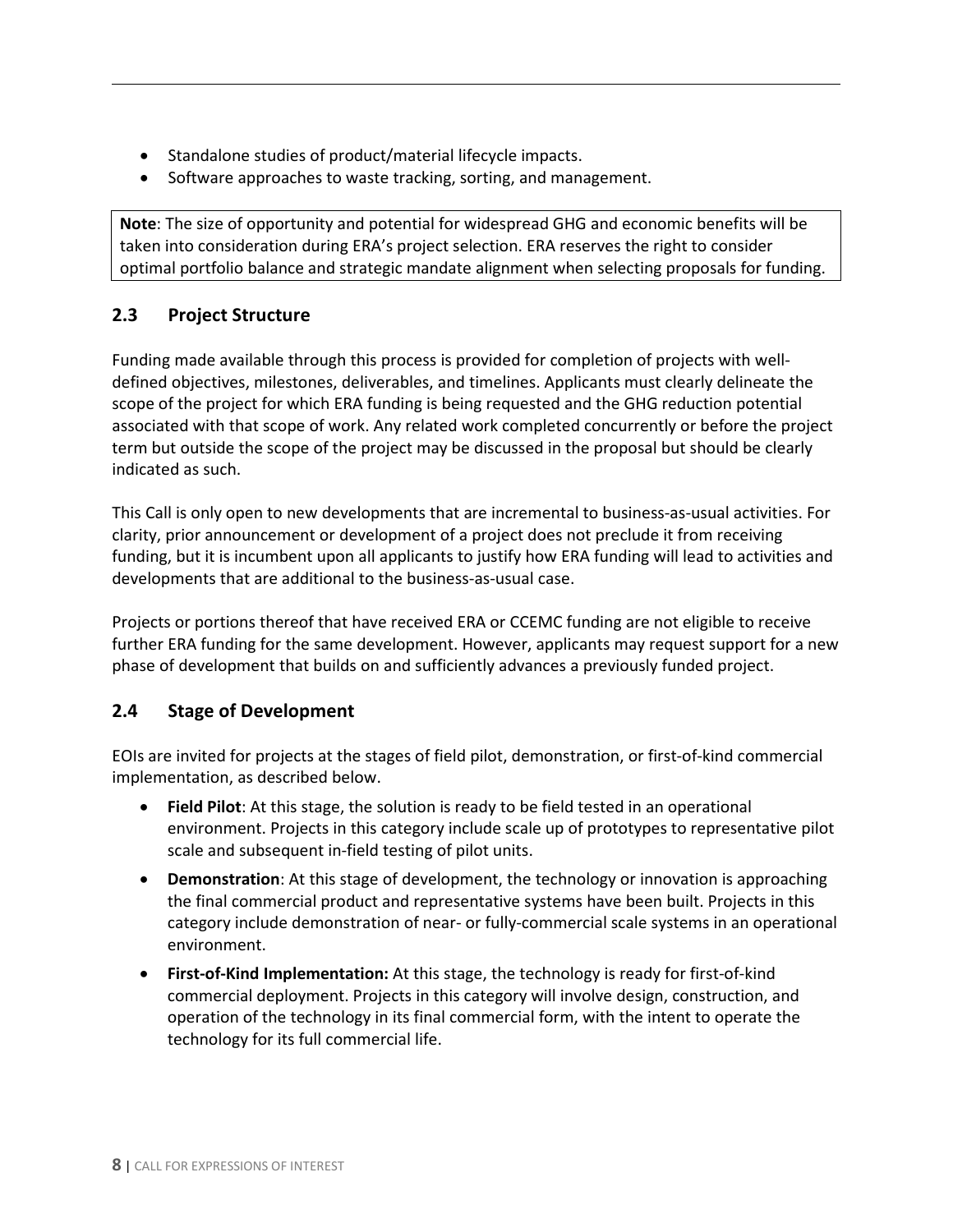All projects must include demonstration or implementation of novel technology, processes, or practices. Projects may include late-stage pre-construction work (detailed engineering, FEL 3, etc.), but standalone pre-construction projects are not eligible for funding.

**Note:** Applicants must demonstrate how the proposed technology or application thereof is an innovative solution for emissions reduction in Alberta. This may include elements such as first-ofkind demonstration of novel technological solutions, innovative adaptation of solutions that have been implemented outside of Alberta or in a different industry, or novel configurations of leading commercial technology for a new operational environment, for example. ERA funding will not be provided to address only a financial barrier or for projects that involve implementation of business-as-usual technology.

# <span id="page-8-0"></span>**2.5 Project Location**

All projects supported through this Call must demonstrate a clear and justified value proposition for reducing GHG emissions in Alberta. Technology solutions can originate from anywhere globally but must be demonstrated or implemented in Alberta during the project. Projects that involve demonstration or implementation of a technology at multiple Alberta sites are eligible for funding under this Call.

# <span id="page-8-1"></span>**2.6 Eligible Applicants**

This Call is open to all categories of lead applicant, including innovators, technology developers, Indigenous communities, industrial facility owners/operators, industrial associations, small and medium-sized enterprises (SMEs), research and development (R&D) organizations, universities, municipalities, not-for-profit organizations, government research labs, and individuals. Applicants are not required to be located in Alberta, but all applicants must demonstrate a clear value proposition for the province.

Collaboration between multiple organizations is eligible and encouraged for this opportunity. Collaboration between partners can often represent a strong value proposition by demonstrating opportunities for technology validation, commercialization, and sharing of results. This Call is focused on advancing technology solutions. As such, involvement from technology providers/developers is critical.

Applicants are encouraged to partner with Alberta's post-secondary and research institutions, Indigenous communities, co-operative organizations, and municipalities where appropriate. These partnerships can offer significant benefits, including the attraction and training of highly skilled workers, increasing Alberta's innovation capacity, engagement of local communities, and leveraging complementary resources.

There are no restrictions on the number of EOIs that can be submitted by any applicant. However, applicants are encouraged to be selective and bring forward only the most promising and highest quality applications.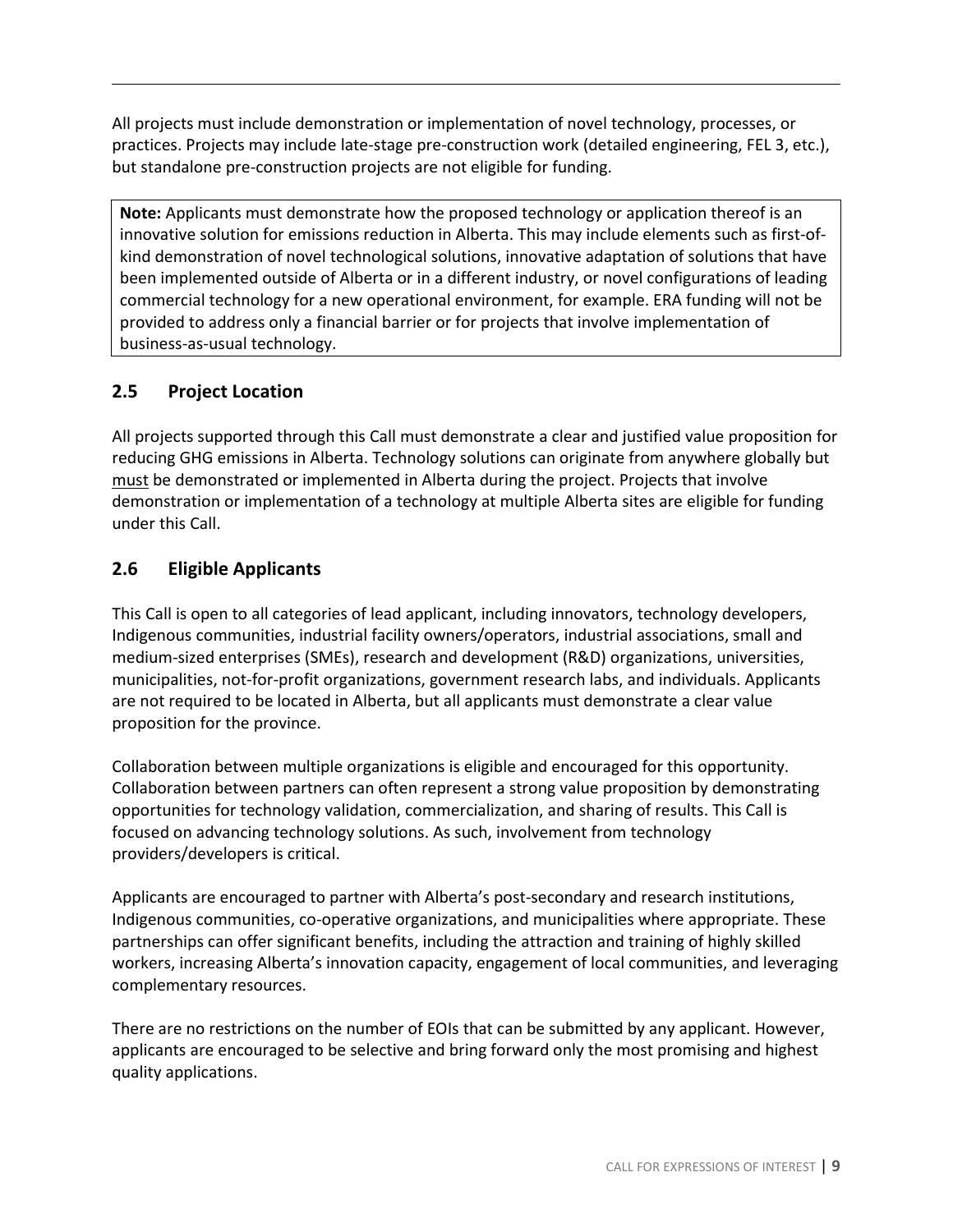# <span id="page-9-0"></span>**3 Terms of Funding**

## <span id="page-9-1"></span>**3.1 Total Funds Available**

The total funding available for projects supported through this Call is up to **\$50 million** Canadian Dollars (\$CAD), subject to the discretion of ERA and the availability of funds.

# <span id="page-9-2"></span>**3.2 Cost Sharing**

The minimum funding request to ERA for any one project is **\$0.5 million CAD** and the maximum is **\$10 million CAD**. ERA will only match contributions toward eligible expenses on a one-to-one (1:1) basis. As such, the maximum ERA contribution to a single project will be no more than **50%** of the project's eligible expenses.

ERA will only match unencumbered cash contributions for eligible expenses. ERA will not match other federal, provincial, or international government funds provided directly for the proposed project or future revenue associated with the outcomes of the project, including for example: offset/performance credits associated with the project; tax incentives associated with the project, such as Canadian SR&ED credits; and revenue from sale of the project's outputs or products. However, the presence of such revenue sources does not disqualify a project from eligibility and may be noted in the EOI to improve the risk-profile of the proposal.

For information about eligible expenses and costs, please refer to the ERA *Eligible Expenses and Cost Instructions* document available at [http://eralberta.ca/apply-for-funding.](http://eralberta.ca/apply-for-funding)

**Note**: Applicants must justify the amount of funding requested. ERA may choose at its sole discretion to award project funding for less than the requested amount.

# <span id="page-9-3"></span>**3.3 Contribution Agreement**

Successful applicants will enter into a contribution agreement ("Contribution Agreement") with ERA, which will address the project scope, work plan, milestones, deliverables, performance targets, payment schedule, reporting requirements, terms of funding, and other aspects related to ERA's funding contribution.

# <span id="page-9-4"></span>**3.4 Outcomes Reporting and Knowledge Sharing**

Funding recipients will be required to report on project outcomes, achievements, and lessons learned, including without limitation GHG reductions (actual and projected), job creation, and other environmental, economic, and social benefits.

ERA is committed to encouraging widespread knowledge dissemination from funded projects to maximize the benefit of our participation. In addition to written reports, ERA may require recipients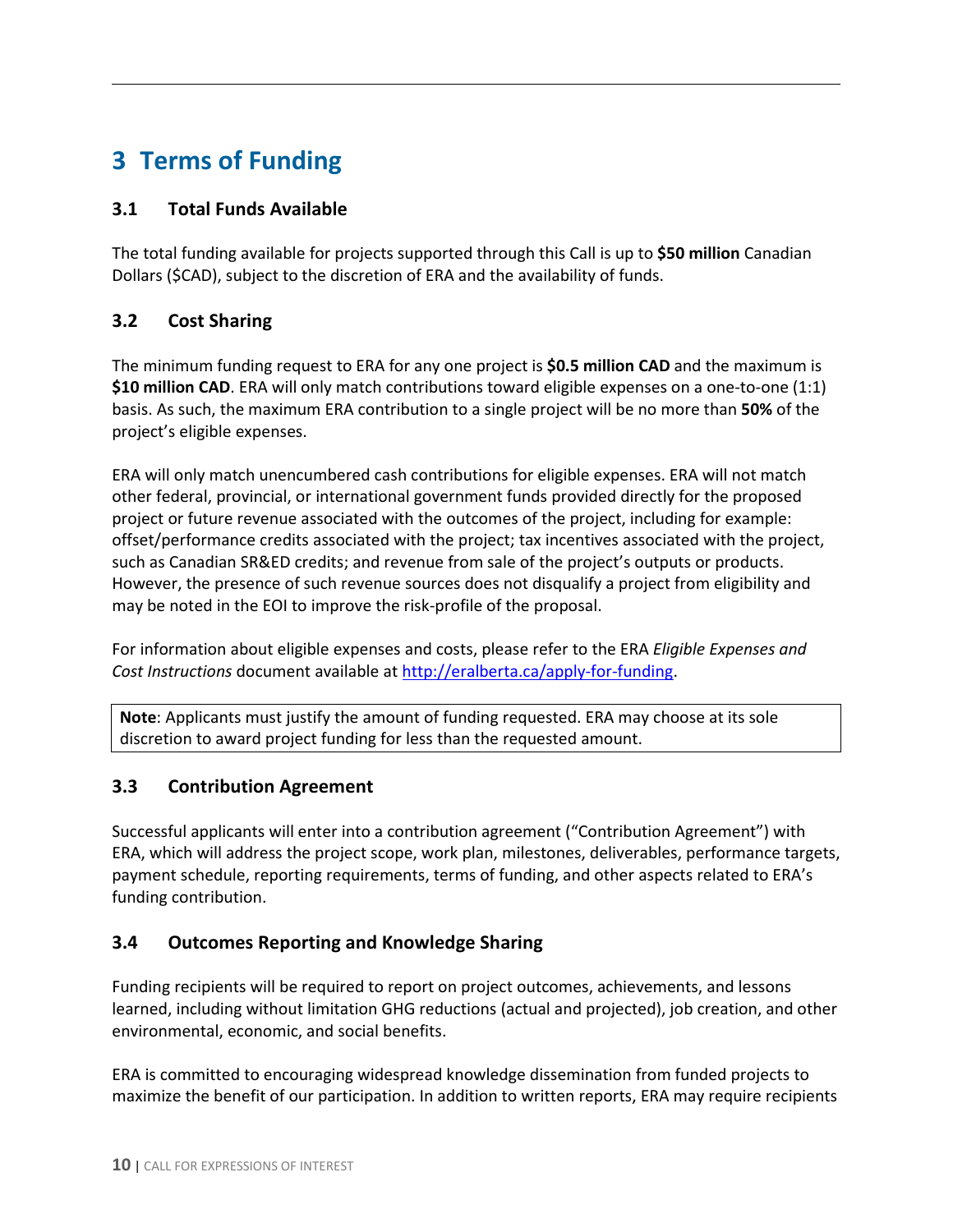to commit to specific activities such as hosting of knowledge-sharing workshops or participation in ERA lessons-learned activities.

# <span id="page-10-0"></span>**3.5 Project Term**

The maximum length for projects funded under this Call is **three (3) years** from initiation.

#### <span id="page-10-1"></span>**3.6 Project Initiation**

Successful applicants must commence work on the proposed project **within 120 days** of ERA funding approval (engineering design, equipment procurement, construction, etc.). Applicants must clearly demonstrate in their proposal that the project is sufficiently advanced to initiate work within 120 days of funding approval.

ERA will only contribute toward project costs incurred after the date of ERA funding approval. Project-related costs incurred prior to ERA funding approval will be considered out of scope, will not be considered eligible project costs, and are not eligible for fund matching from ERA. Furthermore, no disbursements will be made prior to execution of a contribution agreement with ERA, and any project costs incurred prior to execution of a contribution agreement will not be reimbursed by ERA in the event that an agreement is not executed.

#### <span id="page-10-2"></span>**3.7 Trusted Partner Funding Leverage**

ERA is working in partnership with other funding organizations in Alberta and across Canada. In some cases, there may be an opportunity for ERA to share applicants' proposals with trusted partners and explore possibilities to leverage funding available from these organizations.

During the submission process, applicants will have the opportunity to give ERA permission to share their submissions with trusted funding partners of ERA, where applicable. Please note that ERA will only share applications for the purposes of exploring further funding and with partners where ERA has a non-disclosure agreement in place. An applicant's preference regarding whether to allow sharing of their application will not influence ERA's assessment of their proposal.

# <span id="page-10-3"></span>**4 Submission Details**

#### <span id="page-10-4"></span>**4.1 Submission Deadline**

The deadline for submission of EOIs in response to this Call is **Thursday, May 26, 2022 at 5:00 PM Mountain Daylight Time (UTC-6h)**. Late submissions will **not** be accepted. Applicants are encouraged to complete their submissions well in advance of the deadline. Furthermore, ERA will not accept partial or incomplete submissions. All required content must be uploaded and inserted into ERA's Emissions Reduction Information Management System ("ERIMS") at <http://www.eraadmin.ca/> and the submission must be finalized by completing all necessary online steps in order for the EOI to be considered complete. Applicants will receive an automatically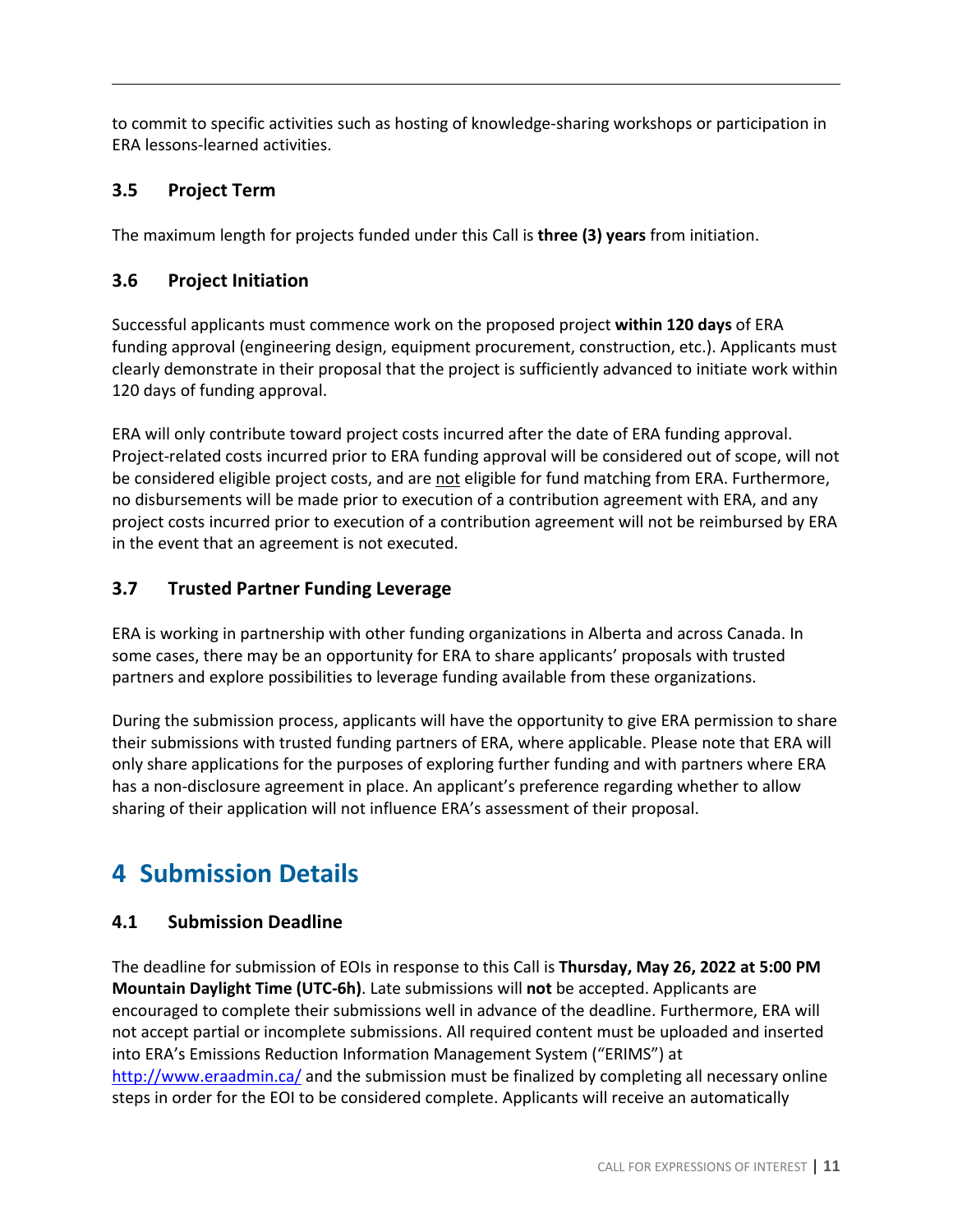generated email confirming receipt of the proposal upon submission. If you do not receive a confirmation email, please check your junk/spam folder and try to resubmit. If the problem persists, applicants should contact [IMS@eralberta.ca](mailto:IMS@eralberta.ca) for assistance.

## <span id="page-11-0"></span>**4.2 Funding Process Timelines**

The following timelines are anticipated for the full funding process. Note that ERA reserves the right to alter these timelines or cancel the Call.

| <b>Action</b>                        | <b>By Whom</b> | <b>Timing</b>                |
|--------------------------------------|----------------|------------------------------|
| <b>EOI Submission Deadline</b>       | Applicants     | May 26, 2022                 |
| <b>EOI Shortlist Notification</b>    | ERA            | Late July, 2022              |
| <b>FPP Submission Deadline</b>       | Applicants     | Mid September, 2022          |
| <b>FPP Oral Presentation</b>         | Applicants     | Late Oct. / Early Nov., 2022 |
| <b>Funding Decision Notification</b> | ERA            | Dec. 2022 / Jan. 2023        |

#### <span id="page-11-1"></span>**4.3 Submission Content**

EOIs must be submitted using the ERIMS at [www.eraadmin.ca.](http://www.eraadmin.ca/) Users must create an account and complete all mandatory forms to submit an application. Each submission must consist of the following:

- **Expression of Interest Document**: This document will form the basis of ERA's evaluation and must fully address each of the evaluation criteria.
- **Letters of Support (Optional)**: Letters of support from partnering organizations, funding sources, site hosts, etc., may be uploaded as an appendix to the EOI document. Please combine all letters of support into a single PDF attachment.
- **Online Information**: In addition to the documents outlined above, applicants are also required to enter general information about the project into the ERIMS online system.

**Note**: Only the required documents and information described above will be reviewed. Any additional attachments, materials or information appended to the required documents will not be considered during the evaluation.

**Note - required file naming convention:** All documents uploaded to the ERIMS will have the EOI number and applicant name automatically appended to the filename. Please do not include the EOI number or full corporate legal name in filenames. Applicants are encouraged to use short filenames (no more than 30 characters) with no special characters to ensure their files are processed correctly.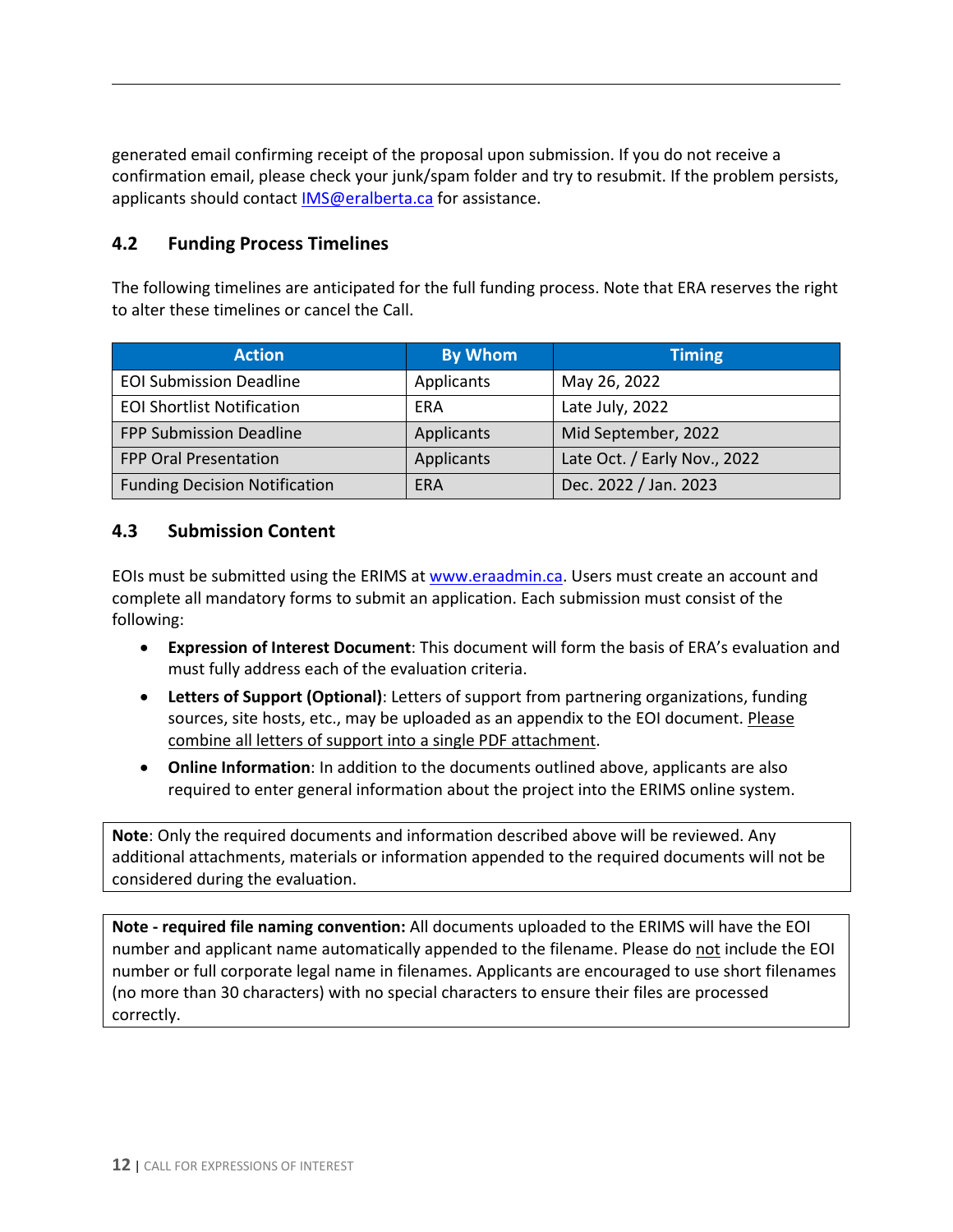# <span id="page-12-0"></span>**4.4 Submission Standards**

A response template will be provided on the ERIMS for the EOI document during the application process. Applicants must use the response template to ensure that all necessary information is provided in a consistent and practical manner. Applications that fail to use the template may not be considered.

The final EOI document must be uploaded in PDF format and may be no more than ten (10) lettersized (8.5" x 11") pages in length, including all text, graphics, and tables. **Any extra pages beyond the limit will be removed from the document and will not be considered by the evaluators**. The document must use Calibri (or Arial) 11-point font with a minimum of 1.0 line spacing. Margins must be no smaller than 2.54 cm (1"). Only one document may be uploaded per submission.

**Note**: The page limit does not include optional letters of support.

#### <span id="page-12-1"></span>**4.5 Applicant Support and Contact Information**

Applicants are welcome to contact ERA at any time throughout the process for support and guidance on completing their application. ERA will answer questions regarding the guidelines, template, ERIMS, evaluation criteria, and process, but will not provide pre-reviews or feedback on proposal content. Before contacting ERA, applicants are encouraged to read the FAQ document available on the Call website and to carefully consult the guidelines and template.

The points of contact for this Call are as follows:

- Assistance with Call guidelines, budget, and template: *[applications@eralberta.ca](mailto:applications@eralberta.ca)*
- Assistance with ERIMS online application system and submission: *[IMS@eralberta.ca](mailto:IMS@eralberta.ca)*
- Other information and general inquiries: *[applications@eralberta.ca](mailto:applications@eralberta.ca)*

Please allow up to one week for responses to email inquiries due to high anticipated volumes. Use of alternate email addresses such as ERA's general information email or media contact email may result in a response to your request being delayed.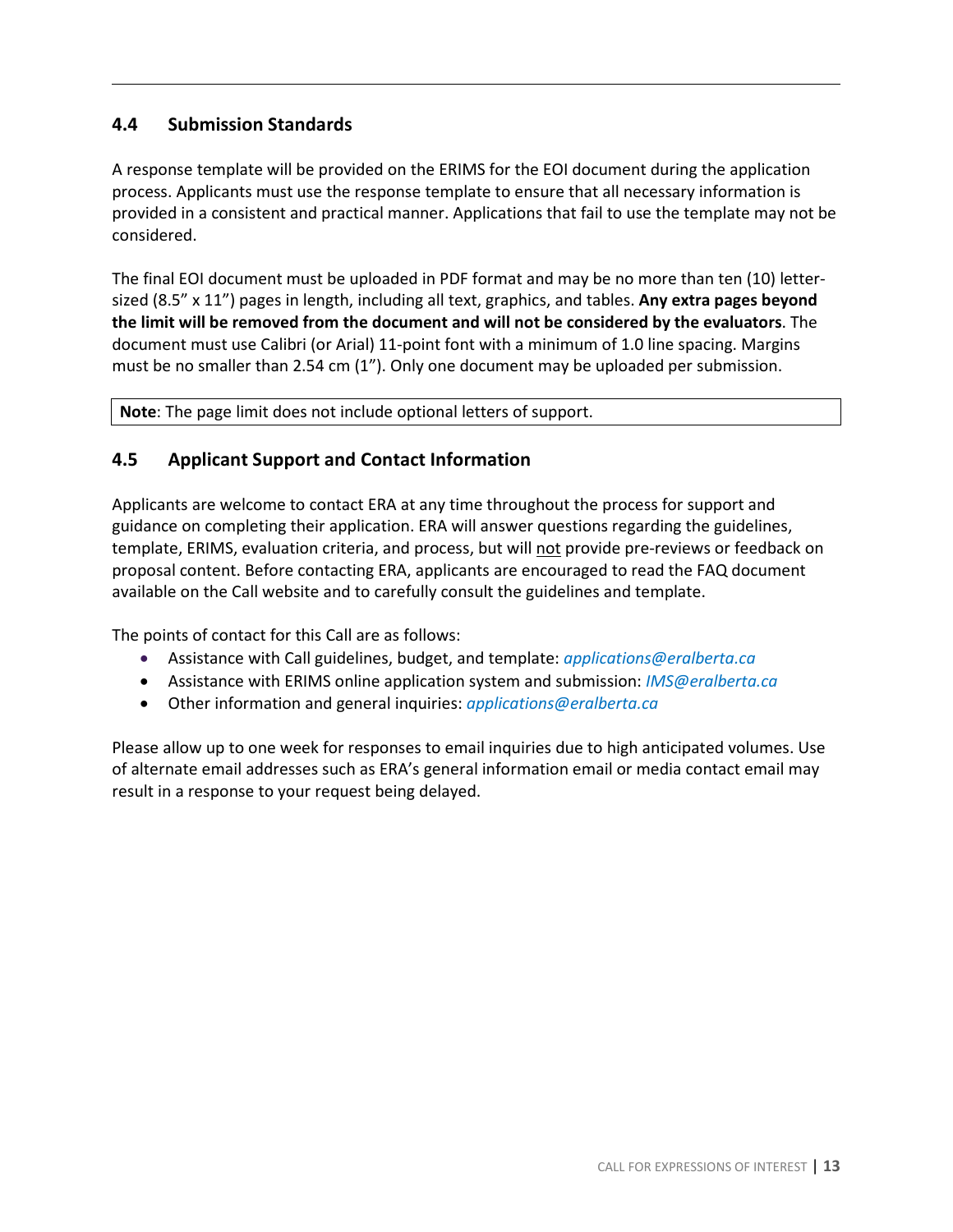# <span id="page-13-0"></span>**5 Evaluation**

## <span id="page-13-1"></span>**5.1 Evaluation Criteria**

All proposals will be evaluated based on the criteria on the following page. Each of the evaluation criteria below is assigned a relative weighting. Applicants are encouraged to consider these weightings when developing their proposals. The prompts and instructions found in the EOI template provide additional detail on the specific considerations within each criterion.

| <b>Criterion</b>                           | <b>Description</b>                                                                                                                                                                                                                                                                                                                                                                                                                                | <b>Weight</b> |
|--------------------------------------------|---------------------------------------------------------------------------------------------------------------------------------------------------------------------------------------------------------------------------------------------------------------------------------------------------------------------------------------------------------------------------------------------------------------------------------------------------|---------------|
| <b>Innovation</b><br><b>Opportunity</b>    | Proposals will be evaluated on the strength of the proposed<br>solution and alignment of the opportunity with the Call for<br>proposals, including: the novelty of the technology or practice,<br>the competitive advantages relative to existing technologies and<br>practices, and the expected advancement over the course of the<br>project.                                                                                                  | 25            |
| Implementation<br>Plan                     | Proposals will be evaluated on the strength of the project<br>implementation plan, including achievability of the work plan,<br>the plan to obtain financing for the project, the capacity of the<br>project team, and the strength of support from project partners,<br>where applicable.                                                                                                                                                        | 20            |
| <b>GHG and Non-</b><br><b>GHG Benefits</b> | Proposals will be evaluated on the potential for GHG reductions<br>(project and market) in Alberta and on a lifecycle basis by 2025,<br>2030, and beyond. Socioeconomic, environmental, and<br>sustainability benefits will also be considered. This includes near-<br>term direct benefits from implementation of the project and<br>longer-term benefits from future commercial implementations<br>(e.g. benefits arising from market rollout.) | 35            |
| <b>Market and Value</b><br>Proposition     | Proposals will be evaluated on the opportunity for<br>commercialization and widespread market adoption of the<br>innovation in Alberta and beyond, including the value proposition<br>of the solution, alignment with market needs, the plan for<br>knowledge transfer/sharing, and the expected pathway toward<br>commercial deployment.                                                                                                         | 20            |

**Note**: The size of opportunity and potential for widespread GHG and economic benefits will be taken into consideration during project selection. ERA reserves the right to consider optimal portfolio balance and strategic mandate alignment when selecting proposals for funding.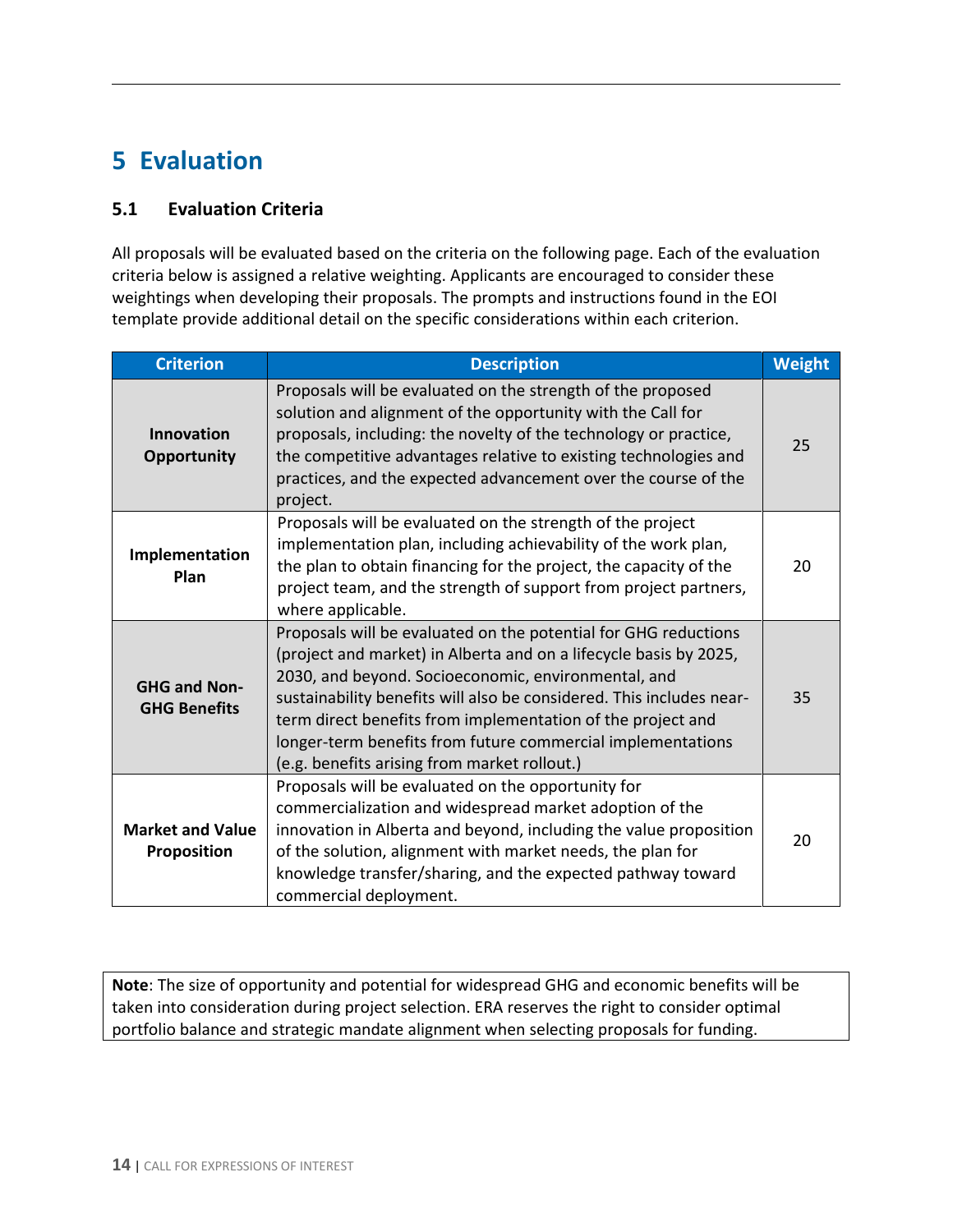# <span id="page-14-0"></span>**5.2 Screening Criteria**

In addition to the evaluation criteria described above, projects may be screened out based on one or more of the following factors:

- Insufficient GHG reduction potential.
- Insufficient relevance of the technology or approach to Alberta.
- Project site not in Alberta.
- Risk of detrimental side effects (environmental, economic, social, etc.).
- Insufficient information provided.
- EOI not written in English.
- EOI not sufficiently readable or comprehensible.
- EOI does not conform to the submission standards.
- Proposed project is inconsistent with the intent or scope of this Call.
- Proposed development is assessed to be business as usual.

#### <span id="page-14-1"></span>**5.3 Next Steps**

Some applicants whose EOIs are well aligned with ERA's mandate, the goals of the Call, and the evaluation criteria will be invited to submit a detailed FPP. Further information regarding FPP submission will be made available at the time FPP invitations are made.

All applicants who submit an EOI through this Call will be notified of ERA's decision when the EOI review process is complete. Applicants whose proposals are not accepted may arrange a short debrief phone call with ERA to receive feedback. Information about arranging a debrief phone call will be provided in the notification letter.

#### <span id="page-14-2"></span>**5.4 Note on Proposal Quality**

This is a highly competitive process, and not all projects will be shortlisted. Success at the EOI stage depends on the quality of the EOI submitted. Only the highest quality EOIs will be invited to submit FPPs. In this regard, "quality" means both the quality of the proposed project relative to the evaluation criteria and the quality of the written proposal (clarity, completeness, etc.).

# <span id="page-14-3"></span>**6 Equity, Diversity, and Inclusion**

ERA recognizes that it takes more than funding to achieve our mandate of a sustainable, lowercarbon future. In addition to creating, supporting, and implementing innovative technologies and solutions, people are critical in delivering our desired future. Equity, diversity, and inclusion (EDI) within a diverse workforce will assist in reaching shared outcomes and promoting innovation. That is why ERA is drafting an EDI Strategy. A component of this strategy includes how ERA engages with a broad suite of audiences. To inform our EDI efforts and engagement, ERA must first gain an understanding of audiences reached through its suite of communication tools. This includes a set of